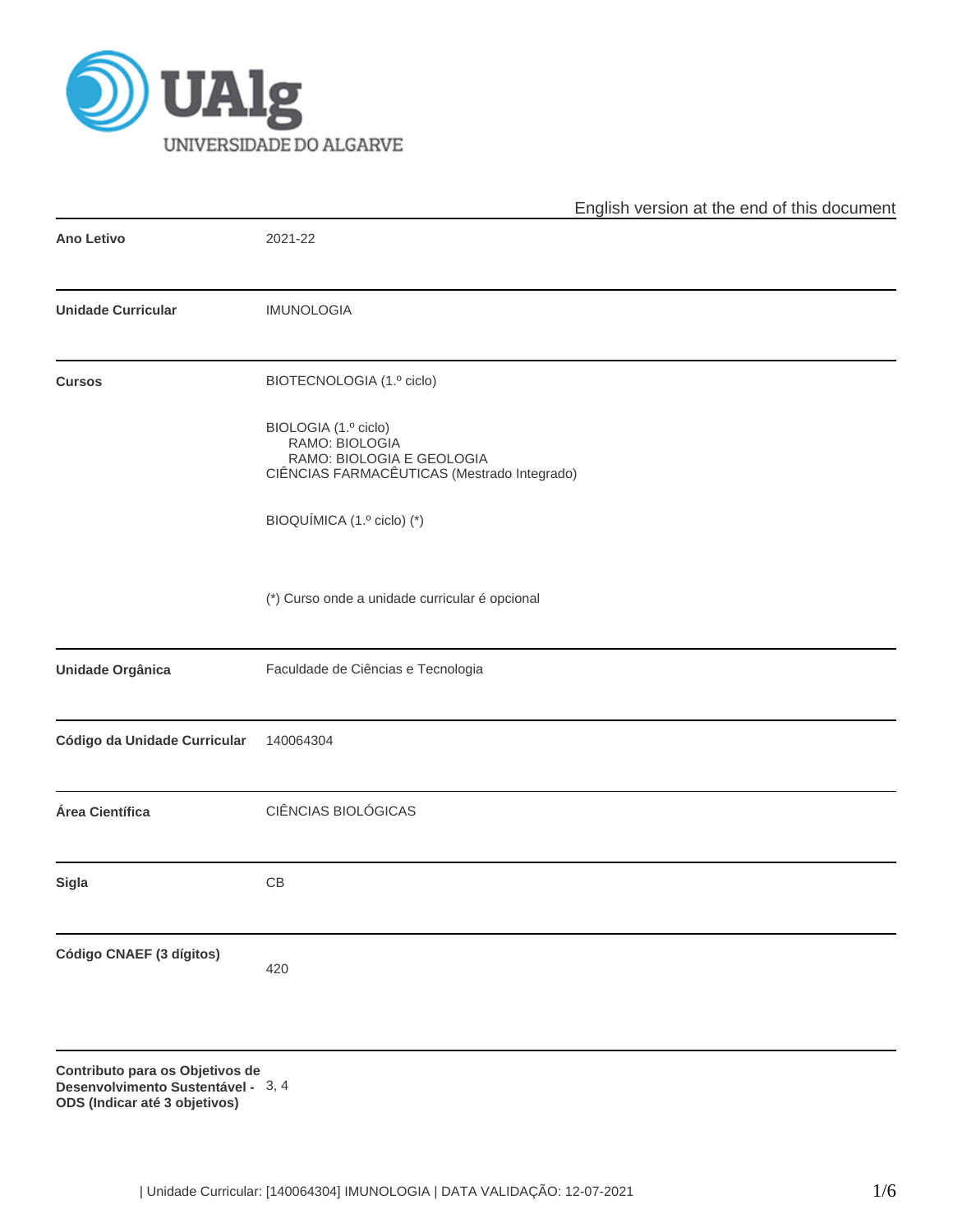

**Línguas de Aprendizagem**

Inglês e Portuguese

**Modalidade de ensino**

Presencial

**Docente Responsável Deborah Mary Power** 

| <b>DOCENTE</b>                   | <b>TIPO DE</b><br><b>AULA</b> | <b>TURMAS</b>                                                                        | <b>TOTAL HORAS DE</b><br><b>CONTACTO (*)</b> |
|----------------------------------|-------------------------------|--------------------------------------------------------------------------------------|----------------------------------------------|
| Deborah Mary Power               |                               | OT; PL; T; TP T1; TP1; TP2; TP3; PL1; PL2; PL3; PL4; PL5; OT1; OT2; OT3;<br>OT4: OT5 | 20T; 9TP; 30PL; 5OT                          |
| Natália Tomás Marques            | PI                            | PL1; PL2; PL3; PL4; PL5                                                              | 45PL                                         |
| Liliana Isabel Tomé dos<br>Anjos | PL                            | PL1; PL2; PL3; PL4; PL5                                                              | 15PL                                         |

\* Para turmas lecionadas conjuntamente, apenas é contabilizada a carga horária de uma delas.

| ANO  | <b>PERIODO DE FUNCIONAMENTO*</b> | <b>HORAS DE CONTACTO</b> | <b>HORAS TOTAIS DE TRABALHO</b> | <b>ECTS</b> |
|------|----------------------------------|--------------------------|---------------------------------|-------------|
| ା 20 | ດຕ<br>ےب                         | 20T: 3TP: 18PL: 1OT      | 156                             |             |

\* A-Anual;S-Semestral;Q-Quadrimestral;T-Trimestral

# **Precedências**

Sem precedências

# **Conhecimentos Prévios recomendados**

Biologia Celular/Bioquímica/ Biologia Molecular/ Fisiologia/ Anatomia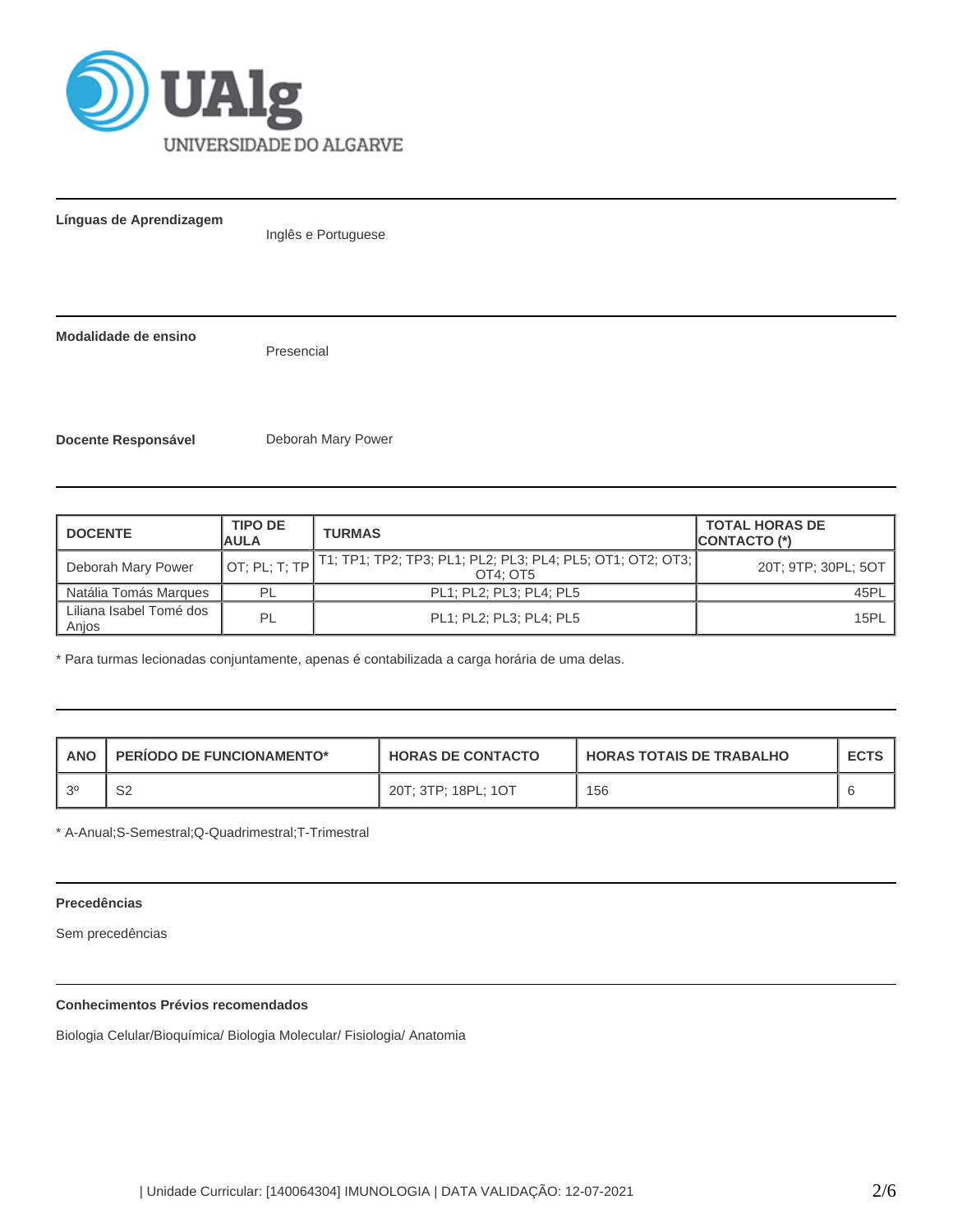

### **Objetivos de aprendizagem (conhecimentos, aptidões e competências)**

Para além de contribuir para os objetivos gerais de uma formação adequada de nível universitário, a disciplina de imunologia é uma disciplina chave para a formação em Ciências Farmacêuticas uma vez tem com objectivo caracterizar o sistema imune e as suas funções e aplicações. A disciplina faz uma ligação entre as disciplinas propedêuticas e as disciplinas mais direcionadas à formação na área de Ciências Farmacêuticas. Pretende-se que os alunos obtenham uma visão global sobre os fundamentos básicos de imunologia (resposta imunológica), aplicações da imunologia (desenvolvimento de ensaios, diagnóstico e interpretação, desenvolvimento de farmacos), imunologia aplicada a Biomedicina (vacinação, anticorpos monoclonais, engenharia de tecidos). Pretende-se ainda com esta disciplina estimular o interesse do estudante neste campo e dar uma perspetiva da sua importância em Ciências Farmacêuticas e promover a integração de conceitos de biologia celular, biologial molecular, evolução e fisiologia.

#### **Conteúdos programáticos**

1. Vista geral de sistema imunitário: sistema inato e adquirido; 2. Os linfócitos T e B, antigénios (Ags) e imunogénios, linfócitos B e a resposta imune dita humoral, linfócitos T e a resposta imune dita celular; 3. Fisiologia do sistema imunitário; 4. Imunoglobulinas (Igs): estrutura/função, especificidade, classificação, origem da diversidade dos anticorpos; 5. Complexo maior de histocompatibilidade (major histocompatability complex, MHA): MHC classe I e II, função do MHC; 6. Sistema do complemento; 7. Imunoensaios: interações antigénio ? anticorpo, fundamentos sobre reação de precipitação, aglutinação, ensaios de complemento, imunoensaios e western blotting; 8. Anticorpos policlonais e anticorpos monoclonais (tecnologia de hibridomas), engenharia de anticorpos; 9. Vacinação (imunização passiva e imunização ativa); 10. Imunologia aplicada a biomedicina.

# **Metodologias de ensino (avaliação incluída)**

As aulas teóricas são lecionadas tendo com suporte pedagógico, multi-media, acetatos e o quadro. Os alunos são incentivados a atingir objetivos pré estabelecidos para cada tema. Há aulas teóricas tradicionais e aulas baseadas em excercícios (PBL - problem based learning) para discusão durante os OTs. As aulas práticas, decorrem em laboratório, havendo introdução teórica, exercícios teórico-práticos e execução individual de técnicas em imunologia laboratorial. A avaliação de conhecimentos da prática é feita por meio de um teste individual composta de um exercício pratico, interpretação de ensaios e resolução de problemas (30% da classificação final). A avaliação de conhecimento teórico pode ser feita por meio de exame final, ou por uma avaliação ao longo do semestre (dois testes). O exame final constará de uma prova escrita sobre toda a matéria teórico dada no semestre. A classificação desta componente corresponde a 70% da classificação final.

# **Bibliografia principal**

Para orientação dos alunos, é elaborado um conjunto de apontamentos que resumem a matéria salientando os aspetos considerados fundamentais em cada capítulo. Este texto é apenas para o aluno orientar e recomendado um conjunto de bibliografia incluindo recursos no Web of Science. Durante cada aula teórica, é indicada a melhor fonte bibliográfica sobre o tema.

Os livros de texto que se aconselham aos estudantes são os seguintes:

Kuby Immunology, [T.J. Kindt](http://www.google.pt/search?hl=pt-PT&tbo=p&tbm=bks&q=inauthor:%22Thomas+J.+Kindt%22), [R.A. Goldsby](http://www.google.pt/search?hl=pt-PT&tbo=p&tbm=bks&q=inauthor:%22Richard+A.+Goldsby%22), [B.A. Osborne](http://www.google.pt/search?hl=pt-PT&tbo=p&tbm=bks&q=inauthor:%22Barbara+Anne+Osborne%22), 6<sup>th</sup> ed. WH Freeman, New York, USA (ISBN-10: 1-4292-0211-4ISBN-10: 1-4292-0211-4)

Fundamentos de Imunologia, Arosa F.A., Cardoso E.M., Pacheco F.C. 2ª ed. Lidel, Portugal (ISBN: 978-972-757-856-6)

Roitt's Essential Immunology Immunology, P. Delves, [S. Martin](http://www.amazon.com/s/ref=ntt_athr_dp_sr_2/186-6142741-1042447/186-6142741-1042447?_encoding=UTF8&field-author=Seamus%20Martin&ie=UTF8&search-alias=books&sort=relevancerank), [D. Burton](http://www.amazon.com/s/ref=ntt_athr_dp_sr_3/186-6142741-1042447/186-6142741-1042447?_encoding=UTF8&field-author=Dennis%20Burton&ie=UTF8&search-alias=books&sort=relevancerank), L. Roitt, 11<sup>th</sup> ed. Blackwell Publishing, Oxford, UK (ISBN-13:978-1-4051-3603-7)

Immunology: a laboratory manual, R.L. Myers, 2<sup>nd</sup> ed. WC Brown, Iowa, USA (ISBN: 9780697053787)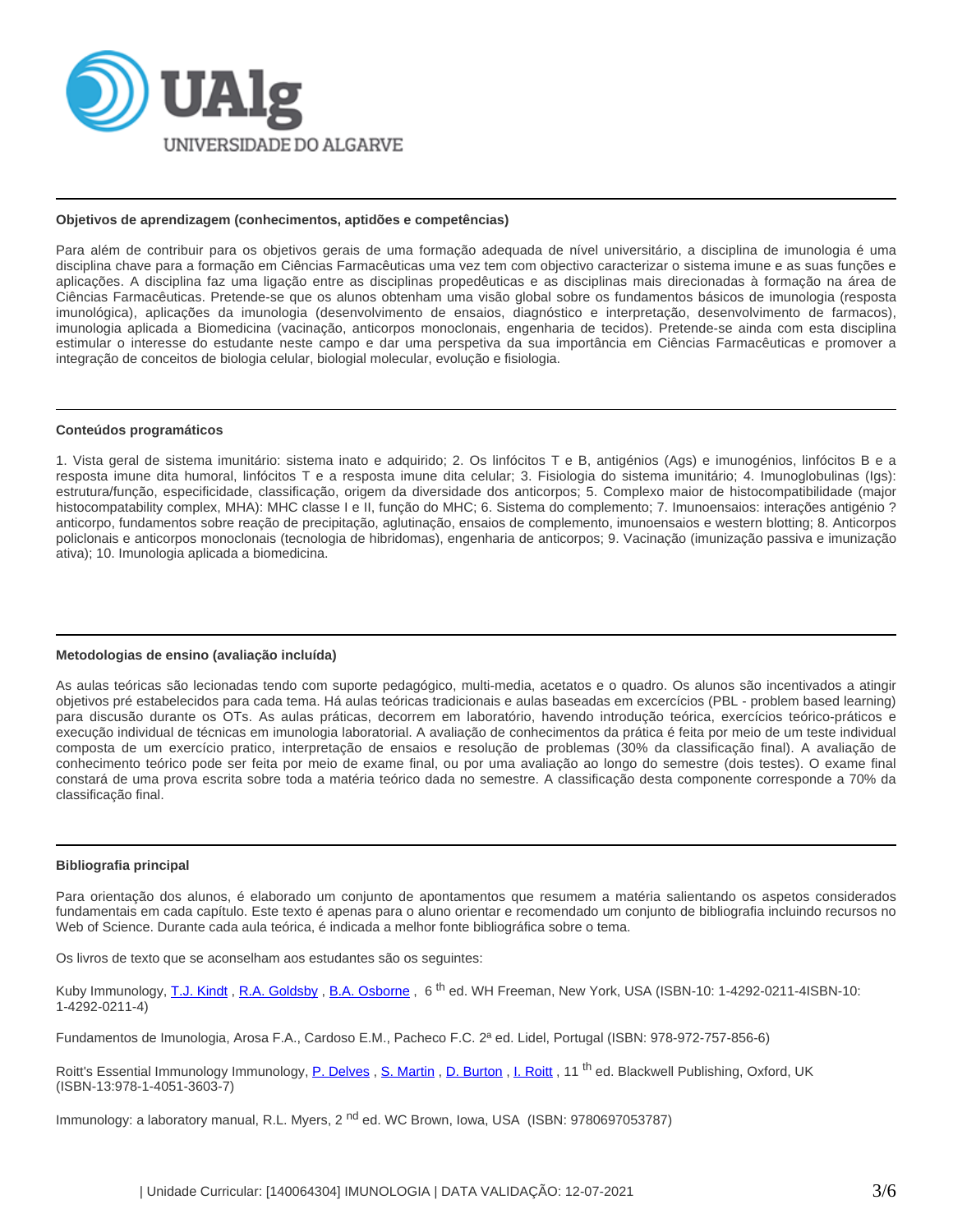

| <b>Academic Year</b>                                                                                   | 2021-22                                                                                                                           |  |  |  |  |
|--------------------------------------------------------------------------------------------------------|-----------------------------------------------------------------------------------------------------------------------------------|--|--|--|--|
| <b>Course unit</b>                                                                                     | <b>IMMUNOLOGY</b>                                                                                                                 |  |  |  |  |
| <b>Courses</b>                                                                                         | BIOTECHNOLOGY (1st Cycle)<br>BIOLOGY (1st Cycle)<br>PHARMACEUTICAL SCIENCES (Integrated Master's)<br>BIOCHEMISTRY (1st Cycle) (*) |  |  |  |  |
|                                                                                                        | (*) Optional course unit for this course                                                                                          |  |  |  |  |
| <b>Faculty / School</b>                                                                                | FACULTY OF SCIENCES AND TECHNOLOGY                                                                                                |  |  |  |  |
| <b>Main Scientific Area</b>                                                                            |                                                                                                                                   |  |  |  |  |
| Acronym                                                                                                | BC GB                                                                                                                             |  |  |  |  |
| <b>CNAEF</b> code (3 digits)                                                                           | 420                                                                                                                               |  |  |  |  |
| <b>Contribution to Sustainable</b><br><b>Development Goals - SGD</b><br>(Designate up to 3 objectives) | 3, 4                                                                                                                              |  |  |  |  |
| Language of instruction                                                                                | English and Portuguese                                                                                                            |  |  |  |  |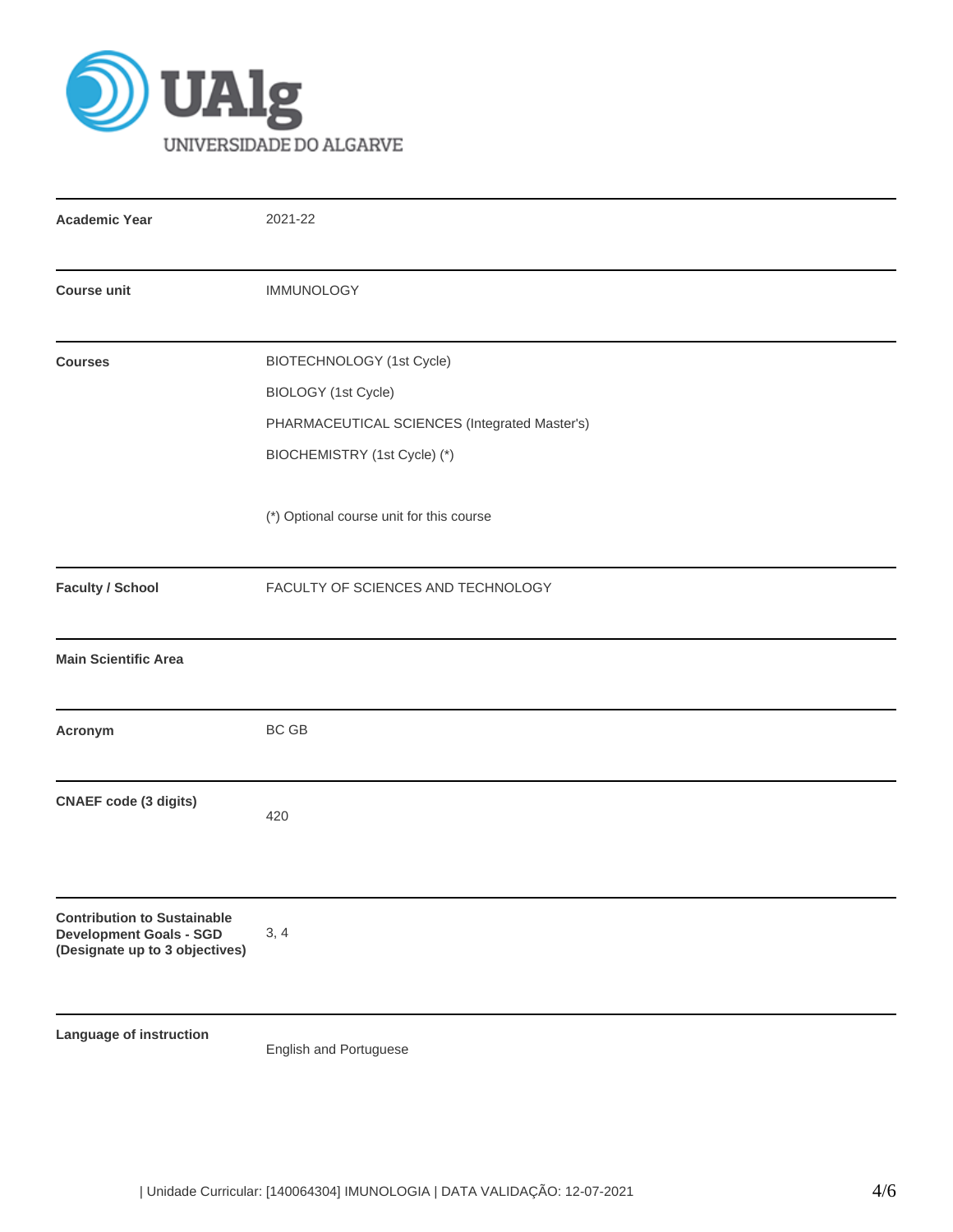

**Teaching/Learning modality**

Face to face

**Coordinating teacher** Deborah Mary Power

| <b>Teaching staff</b>            | Type | <b>Classes</b>                                                                      | Hours (*)                     |
|----------------------------------|------|-------------------------------------------------------------------------------------|-------------------------------|
| Deborah Mary Power               | TP   | OT; PL; T;   T1; TP1; TP2; TP3; PL1; PL2; PL3; PL4; PL5; OT1; OT2; OT3; OT4;<br>OT5 | 20T; 9TP; 30PL;<br><b>50T</b> |
| Natália Tomás Marques            | PL   | PL1; PL2; PL3; PL4; PL5                                                             | 45PL                          |
| Liliana Isabel Tomé dos<br>Anjos | PL   | PL1; PL2; PL3; PL4; PL5                                                             | 15PL                          |

\* For classes taught jointly, it is only accounted the workload of one.

| Com<br><b>LIFC</b> |    | тo | D | $\mathbf{r}$ |               |     |     | otal |
|--------------------|----|----|---|--------------|---------------|-----|-----|------|
|                    | II |    |   | ШC<br>Ш      | $\parallel$ c | 114 | ll( | эť   |

T - Theoretical; TP - Theoretical and practical ; PL - Practical and laboratorial; TC - Field Work; S - Seminar; E - Training; OT -

### Tutorial; O - Other

#### **Pre-requisites**

no pre-requisites

# **Prior knowledge and skills**

Cell Biology/ Biochemistry/ Molecular Biology/ Anatomy/ Physiology

# **The students intended learning outcomes (knowledge, skills and competences)**

In addition to contributing to the general objectives of a University education, the module immunology is a key discipline for Pharmaceutical Science. This discipline aims to bridge the basic science modules and those offering more specific training in Pharmaceutical Science and makes the link with biomedicine. The aim is to give students an overview of the basic concepts of immunology (or the immune system), technological applications of immunology (development of immunoassays, diagnostics and their interpretation) and immunology applied to human health (vaccines, monoclonal antibodies, transplant). The aim is to link immunology with Pharmaceutical Science by highlighting the impact of drugs on the immune system and the use of concepts and molecules from the immune system for pharmaceuticals. The discipline should stimulate interest in immunology and at the same time integrate knowledge from cell biology, molecular biology, evolution, physiology and therapeutics and pharmaceutics.